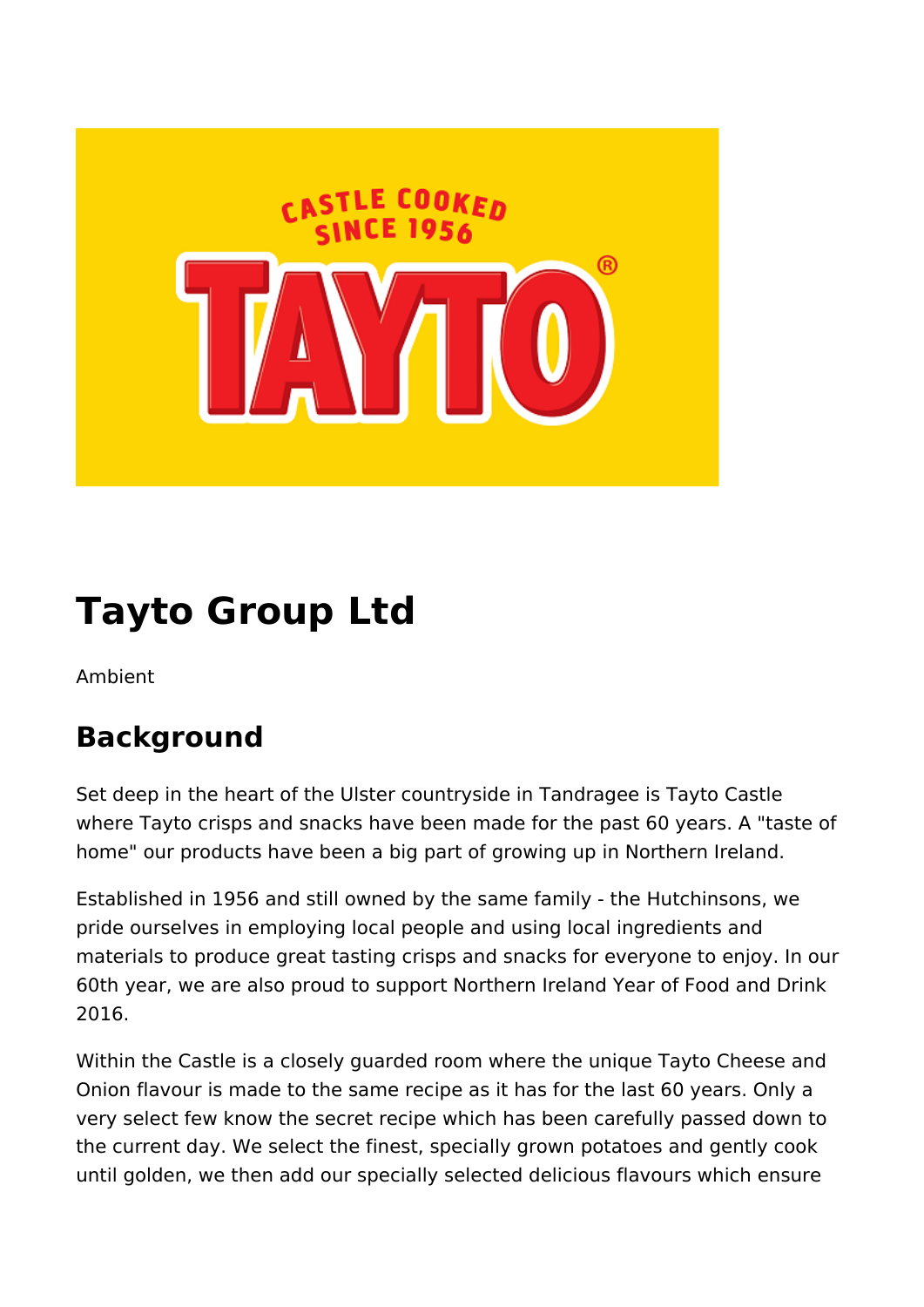that Tayto crisps taste like no other, irresistible every time.

Come and visit us at Tayto Castle to see for yourself how our c are made.

### Product Range

Crisps Snacks

#### Accreditations

BRC Accreditation

#### Awards held

- Great Taste Awards 2020: One Gold Star each for Tayto Cin Popcorn & Tayto Sweet & Salted Popcorn
- Great Taste Awards 2018: One Gold Star for the Tayto Craft Salt and Malt Vinegar flavour hand cooked Crisps
- UK Quality Food Awards 2017: Highly commended in Side Di Vegetable category for Handcooked Crisps Pork and Stilton
- Ulster Grocer Marketing Awards 2017: The Best Marketing C
- The Irish Quality Food Awards 2016: Bagged Snacks Savoury winner for SPAR Select Sea Salt & Cider Vinegar Crisps Gol

#### Contact this supplier

Robin Wall /Robert Brown

Tandragee Castle Tandragee County Armagh BT62 2AA Northern Ireland [+44 \(0\) 28 3884](tel:+44(0)2838840249) 0249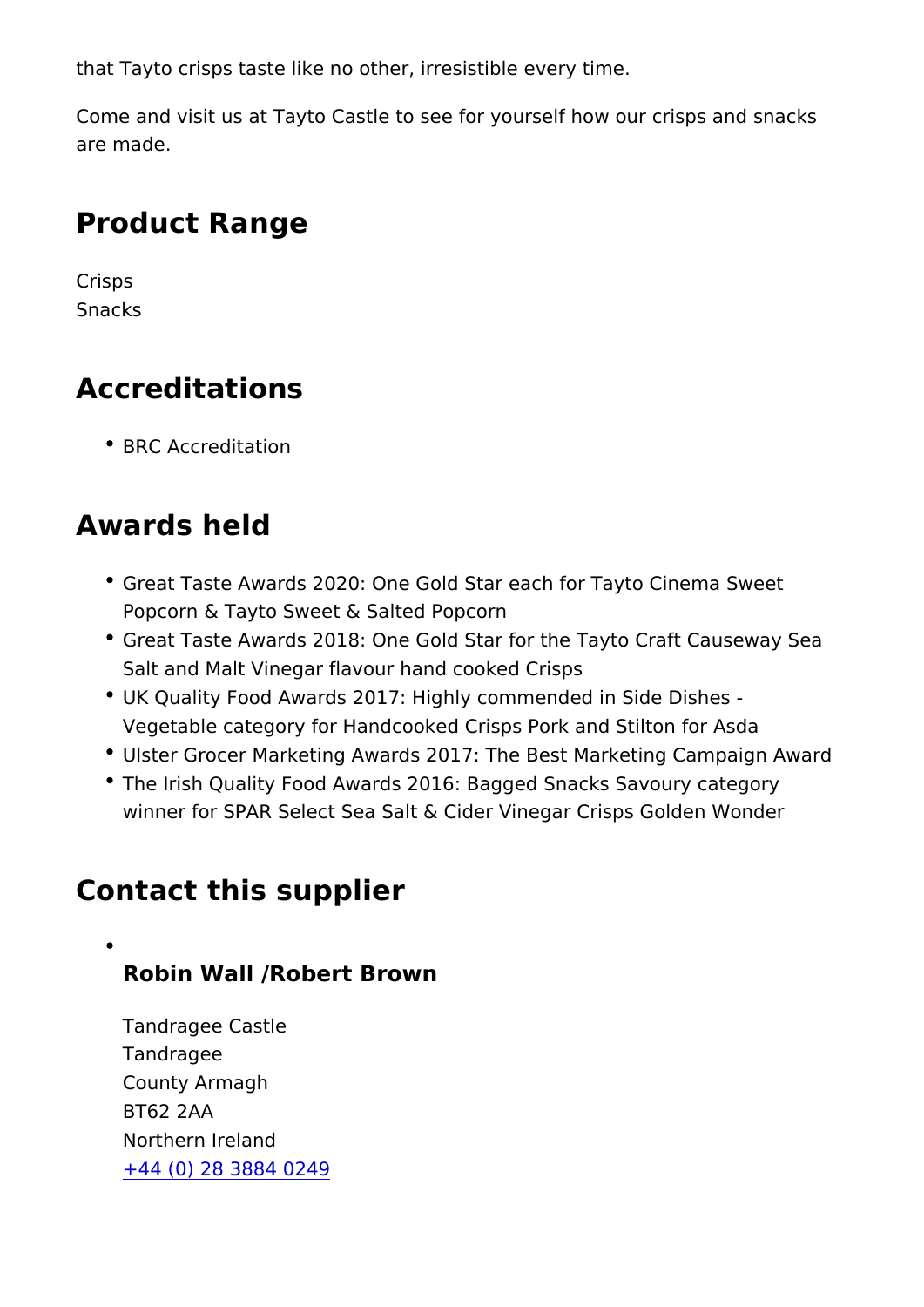[info@tayto.](mailto:info@tayto.com)com

## Image Gallery